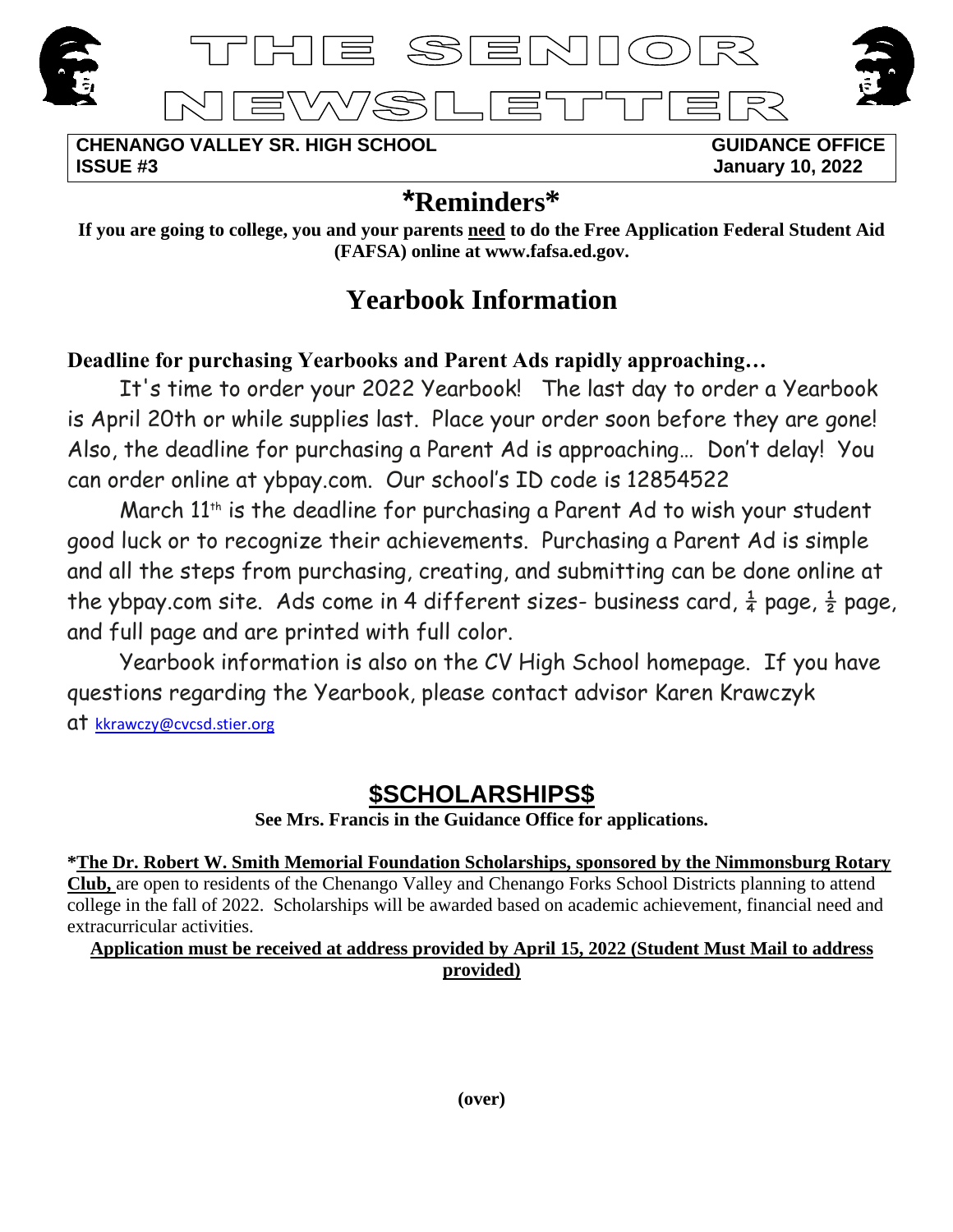**\*The Jessie Baker Scholarship Program** is offered through **Alliance Bank NA** to college-bound seniors who are residents of Broome County. The criteria for the scholarships are financial need and academics. **Completed Applications to Miss Stetson by April 8, 2022**

**\*Binghamton Charter Chapter of the American Business Women's Association (ABWA)** through the Stephen Bufton Memorial Educational Fund will be offering three separate scholarships. You can find information and the application at [www.sbmef.org.](http://www.sbmef.org/)

# **Deadline May 15, 2022**

**\*Ned Carter Memorial Scholarship** will offer four \$1,500.00 scholarships to eligible high school seniors who will be attending a two- or four-year college. Applicant must be related to a firefighter or be an Explorer in a fire department. [www.afdsny.org](http://www.afdsny.org/) Ned Carter Scholarship Application

#### **Application and Required Documentation must be postmarked no later than the last Saturday on February 26, 2022 (Student Must Mail to address provided)**

**\*SUNY Broome Scholarships are all available online.** We highly recommend that you visit [www.sunybroome.edu/scholarshipsonline](http://www.sunybroome.edu/scholarshipsonline) as it contains everything you need to know about the scholarships and the process. **Students can apply beginning January 10, 2022**

**\*The Chenango Valley Student Educational Loan Fund** will award scholarships ranging from \$250.00 to \$1,000.00 to graduating seniors. Please write an essay of 250 words or less describing what being successful means to you.

# **Return Essay to Miss Stetson Deadline is March 29, 2022**

**\*SAANYS 2022 Retiree Student Scholarship** will be offering a scholarship to a graduating senior who is a current or retired member of SAANYS. Please see Mrs. Feyerabend, Assistant Superintendent in the district office to complete the member sponsor information.

#### **Application must be submitted and supporting documents postmarked no later than April 1, 2022 (Student must mail to address provided)**

**\*The Binghamton Garden Club Laimons E. and Silva Drupa Scholarship** will be offering a scholarship to a high school graduating senior planning to major in a university undergraduate program in horticulture, botany, biology (not pre-med), environmental studies or other directly related discipline. The Binghamton Club will award \$10,000 the first year with the potential for multi-year awards.

# **Deadline for submission TBD (Student must mail to address provided)**

**\*The New York Water Environment Association Scholarship** awards over \$50,000 in scholarship funding to students in New York State each year, with awards from \$4,000 to \$12,000 per scholarship. Scholarship descriptions and applications are available at nywea.org.

# **Deadline for applications is February 28, 2022 at 5:00 pm EST**